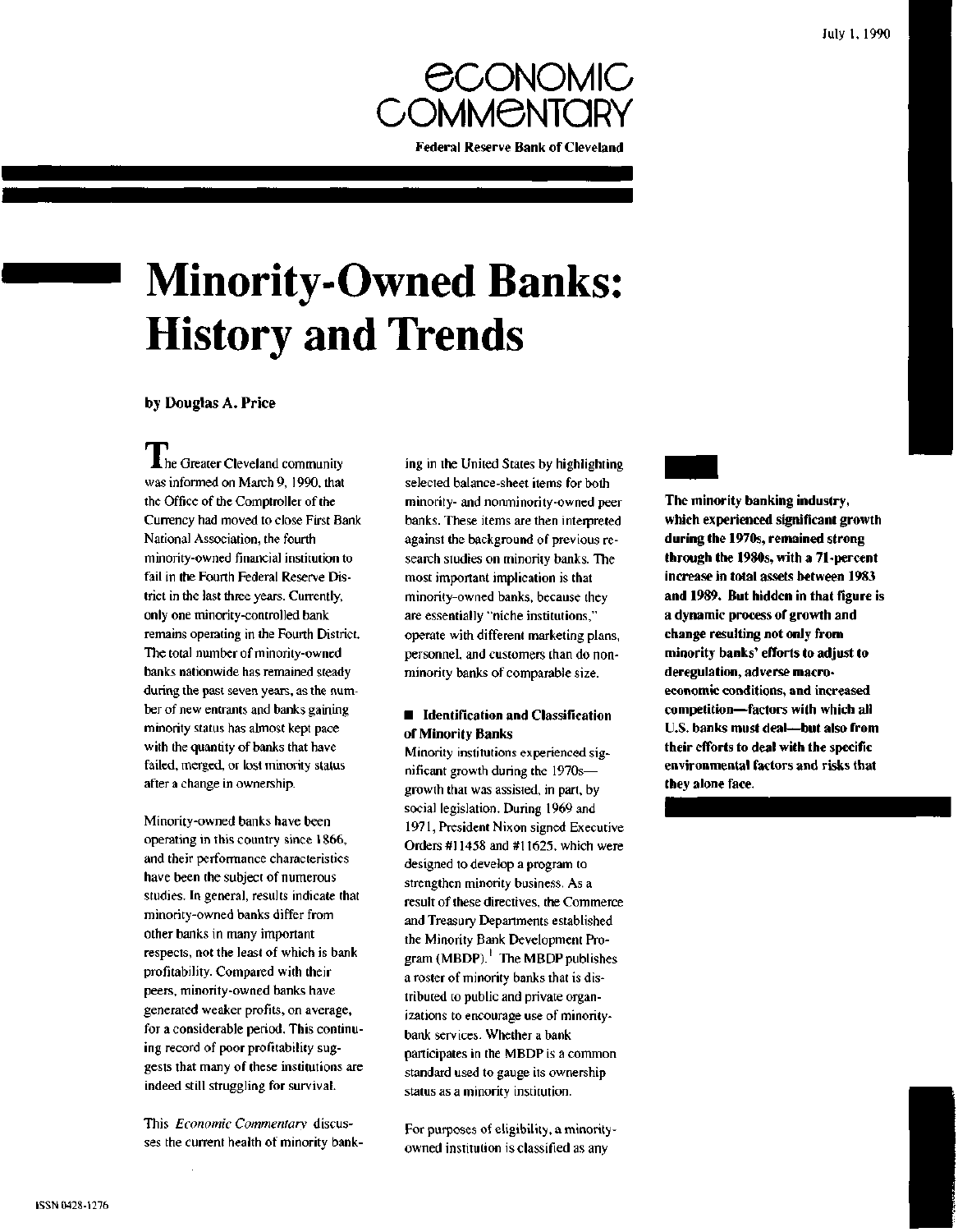institution owned or controlled by one of the following groups: black American, native American, Hispanic-American, Asian-American, Eskimo, Aleut, multiracial, or women. $<sup>2</sup>$  The</sup> diversity of ownership is worth noting, because some researchers think that bank performance varies with the identity of the controlling group.

According to Treasury officials, approximately 150 U.S. financial institutions are minority owned or controlled and therefore eligible for the MBDP program. Government agencies such as the Department of Housing and Urban Development (HUD), the Internal Revenue Service (IRS), and the Department of Defense are encouraged to place federal and other Treasurycollected funds into minority institutions. $<sup>3</sup>$  HUD and its grantees and</sup> recipients have provided \$125 million to \$140 million annually in deposits to qualifying institutions.

Minority-owned institutions are also currently receiving deposits of about \$35 million annually through the Department of Energy (DOE), which has established escrow accounts to hold fines assessed against energyrelated companies for alleged violations of federal laws and regulations. The DOE's program is in the process of being expanded.

 $\vdots$ 

In addition to the adoption of social legislation designed to aid all minority banks, government assistance beyond the apparent norm has also been given at times. Irvine H. Sprague, in his book *Bailout: An Insider's Account of Bank Failures and Rescues,* describes how the Federal Deposit Insurance Corporation (FDIC) utilized the "essentiality doctrine" for the first time during  $1971<sup>5</sup>$  A provision of the Federal Deposit Insurance Act—informally called the essentiality doctrine—gives the FDIC's board of directors the authority to prevent a bank from failing if its services are regarded as essential to its community.

The FDIC first used this power to prevent Unity Bank of Boston from failing at any cost, because its services were determined to be essential to the community. In this case, "community" was defined as the black community that relied on the bank's services. The essentiality doctrine was also used in 1972 to assist the Bank of the Commonwealth in Detroit.<sup>6</sup> More recently, a combined effort by the National Bankers Association, state regulators, and the FDIC enabled the successful recapitalization of a failed minority bank in Seattle, while allowing it to retain its minority ownership.

Not surprisingly, minority-owned banks tend to be located where minoritygroup populations are large. Assets of most minority institutions are concentrated primarily in just three Federal Reserve Districts: San Francisco, Dallas, and Atlanta. These three areas account for 53 percent of all minorityowned banks and 63 percent of the assets held by such banks. Asian-American-owned institutions are located primarily in southern California, while the majority of Hispanic-American banks are located in southern Texas. The assets of black-owned institutions are found primarily in the Chicago, Richmond, and Atlanta Federal Reserve Districts, which collectively house 61 percent of black-owned banks and 68 percent of black-ownedbank assets.

## **• Recent History of Bank Performance**

During the 1980s, the financial industry began to face deregulation, adverse macroeconomic conditions, and increased competition. Many changes in legislation and regulation were passed with the intention of "leveling the playing field" for all financial institutions. However, the overall quantity of minority banks remained steady. In 1983, 105 minority banks existed; by the third quarter of 1989, that number had declined only to 103, a 2 percent decrease. Within each ownership group, however, the growth in number, as well as in assets, has varied. For example, during this seven-year period, the number of Asian-American and Hispanic-American banks

increased 71 percent and 21 percent, respectively, while the number of blackowned banks declined 22 percent. By comparison, the total number of insured banks in the United States declined 12 percent (from 16,112 to 14,108) over the same period.

Despite a slight decline in the number of minority banks, their aggregate assets reflected strong growth from 1983 to 1989, increasing from \$5.18 billion to \$8.85 billion, or 71 percent. Hispanic-American institutions enjoyed the largest asset growth—\$2.3 billion, or a 116-percent increase. During the same period, asset growth of black-owned banks increased only \$231 million, or 14 percent. By comparison, the aggregate assets of all insured banks grew 38 percent, from \$2.49 trillion to \$3.43 trillion.

# **• Measuring and Comparing Performance**

Factors contributing to the success of minority-owned banks are the same as those for any banking institution: (1) banks must target specific community needs and service them, (2) the directors and management must work together toward achieving common goals and objectives, (3) prudent levels of risk should be taken, and (4) operations should be run efficiently. But because there appear to be fundamental distinctions between the balance-sheet profiles of minority and nonminority banks, strategies implemented by their respective directorate and management teams may need to vary with the type of institution.

Previous research on the operations and performance of minority-owned banks indicates that, compared with nonminority banks, these banks tend to rely more heavily on government deposits.<sup>7</sup> As a consequence, minority banks also hold fewer loans and more liquid assets.<sup>8</sup> The loan portfolio itself has traditionally shown a strong reliance on real estate, while commercial loans have been underrepresented.<sup>9</sup> Studies have also found that these banks have a more labor-intensive production process, possibly because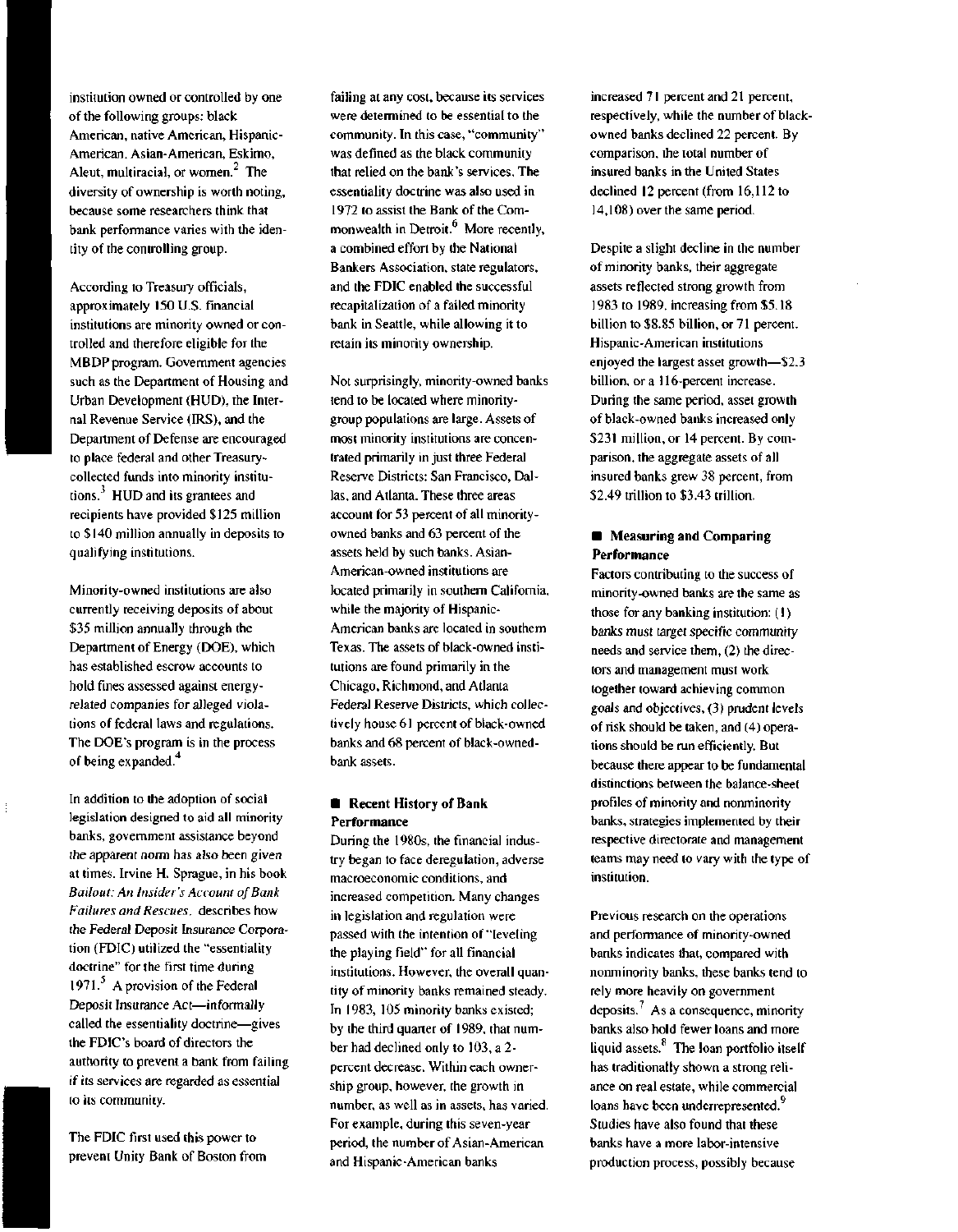# **TABLE 1 BALANCE-SHEET COMPARISONS (Averages for banks in operation for at least three years)**

|                                                  | Peer Group<br><b>\$10-\$25 Million</b> |                    | Peer Group<br>\$25-\$50 Million |             | Peer Group<br>\$50-\$300 Million |             |
|--------------------------------------------------|----------------------------------------|--------------------|---------------------------------|-------------|----------------------------------|-------------|
|                                                  | <b>Minority</b>                        | <b>Nonminority</b> | <b>Minority</b>                 | Nonminority | <b>Minority</b>                  | Nonminority |
| SELECTED ASSETS (PERCENT OF TOTAL ASSETS)        |                                        |                    |                                 |             |                                  |             |
| 1. Net loans and leases                          | 52.0                                   | 49.6               | 56.0                            | 51.7        | 55.3                             | 57.1        |
| $\overline{2}$ .<br>Real estate                  | 27.3                                   | 21.4               | 30.9                            | 24.8        | 29.6                             | 29.2        |
| 3.<br>Commercial                                 | 12.6                                   | 9.1                | 15.3                            | 10.3        | 19.2                             | 13.0        |
| Consumer<br>4.                                   | 12.8                                   | 10.2               | 9.5                             | 10.5        | 6.4                              | 11.9        |
| 5. Securities                                    | 22.8                                   | 32.1               | 20.8                            | 31.2        | 24.7                             | 26.8        |
| 6. Federal funds sold                            | 9.3                                    | 5.0                | 5.9                             | 5.0         | 7.9                              | 5.0         |
| SELECTED LIABILITIES (PERCENT OF TOTAL DEPOSITS) |                                        |                    |                                 |             |                                  |             |
| 7. Domestic                                      | 81.7                                   | 90.7               | 86.3                            | 91.2        | 88.5                             | 91.7        |
| 8. Government                                    | 2.7                                    | 0.1                | 1.5                             | 0.2         | 1.8                              | 0.2         |
| 9. State/political subdivision                   | 12.5                                   | 8.1                | 8.4                             | 7.4         | 7.0                              | 6.4         |
| SELECTED RATIOS (PERCENT)                        |                                        |                    |                                 |             |                                  |             |
| 10. Equity capital/total assets                  | 7.6                                    | 9.3                | 6.9                             | 8.9         | 7.0                              | 8.1         |
| 11. Net income/total assets (ROA)                | (0.1)                                  | 0.4                | 0.2                             | 0.4         | 0.4                              | 0.5         |
| 12. Net income/equity capital (ROE)              | (1.0)                                  | 4.4                | 2.5                             | 5.1         | 6.3                              | 6.1         |
| 13. Loss provision/loans and leases              | 0.9                                    | 0.4                | 0.5                             | 0.4         | 0.4                              | 0.3         |
| <b>MEMO ITEMS</b>                                |                                        |                    |                                 |             |                                  |             |
| 14. Numbers of employees/                        |                                        |                    |                                 |             |                                  |             |
| millions of dollars in assets                    | 1.0                                    | 0.6                | 0.9                             | 0.6         | 0.7                              | 0.6         |
| 15. Number of banks                              | 23                                     | 2,874              | 23                              | 3.156       | 39                               | 4.509       |

**SOURCE:** Consolidated Report of Condition, Board of Governors of the Federal Reserve System, June 30, 1989.

their depositors tend to keep accounts with small balances and high activity levels. $10$  Current data suggest that most of these previous research findings remain valid.

The distinction regarding government deposits still exists: Last year, the average minority bank relied more heavily on deposits originating from the federal government than did nonminority banks. Such deposits as a percentage of total liabilities are several hundred basis points greater for the average minority bank than for its nonminority peer (table 1, line  $8$ ).<sup>11</sup> The average minority bank also holds between 9 and 54 percent more in deposits from the state government (line 9). Reliance on governmentgenerated deposits is probably due to the MBDP.

Compared with its nonminority peer group, the typical minority bank with assets of less than \$50 million has a slightly greater percentage of its assets tied up in loans, whereas the average minority bank with assets of more than \$50 million holds a slightly lower percentage in loans. The distribution of these loans by type (for example, commercial, consumer, and real estate) is also quite different when comparing the loan portfolios of minority and nonminority institutions. One example is that the average minority bank generally holds 40 to 50 percent more commercial loans as a percentage of total assets (line 3).

Although data presented in table 1 are a snapshot of the industry as of June 1989, it does appear that minorityowned banks may have, over time, increased their holdings of commercial

loans while decreasing their holdings of real estate loans. This may signal a shift in the primary mission of minority-owned banks from making loans to individual consumers to concentrating on business loans.

The liquidity profile of the average minority institution still differs from that of its nonminority peer group. The former owns fewer securities as a percentage of total assets (line 5) than does the latter. The average minority bank also continues to hold more of its assets in federal funds sold than does the average nonminority bank (line 6). Federal funds are highly liquid, but the rate of return is likely to be lower than that of longer-term securities. Bates and Bradford found that because the demand deposit accounts of blackowned banks are more variable than those of nonminority banks, such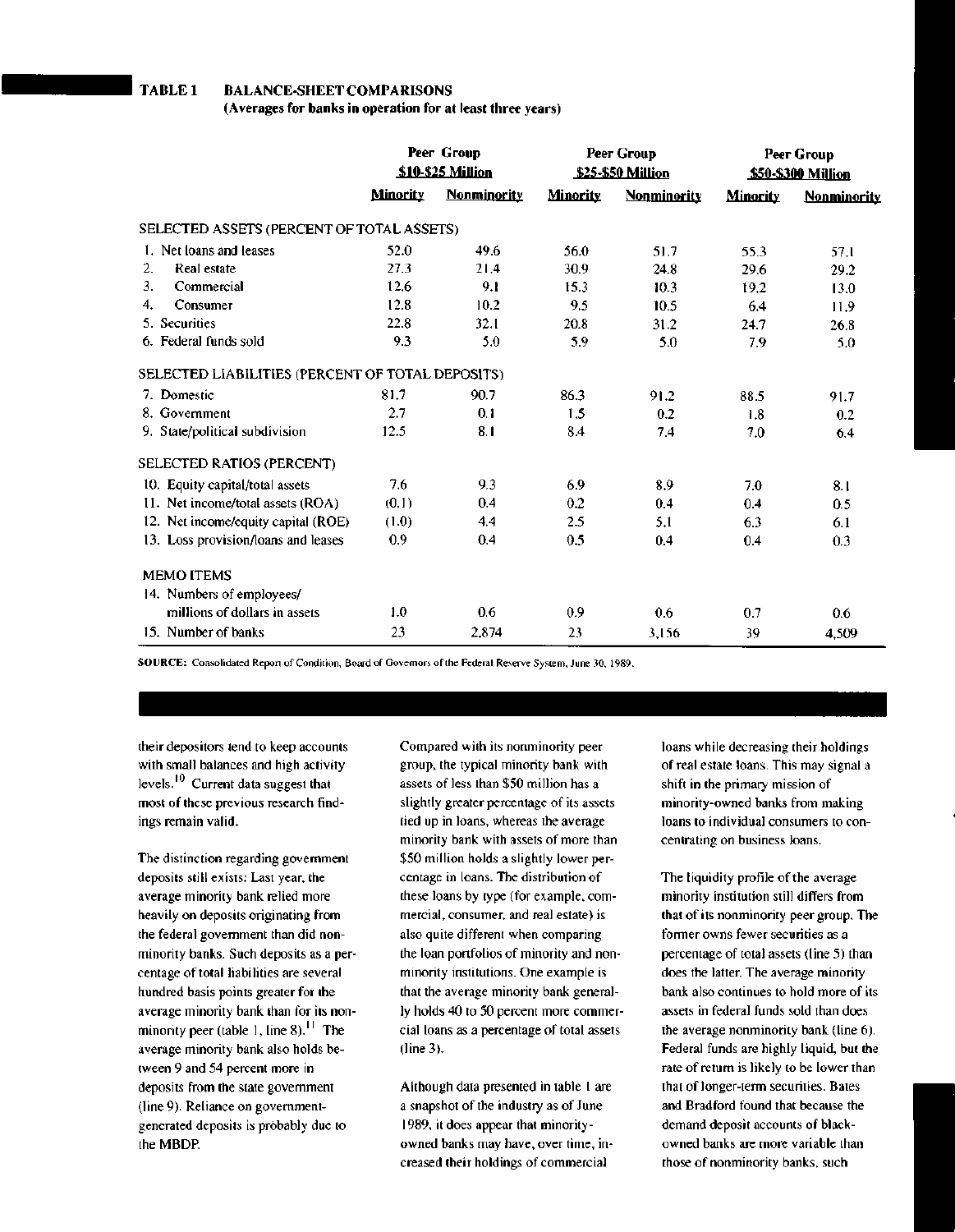banks must hold a higher percentage of assets in liquid form (such as government securities and federal funds sold) to be able to meet withdrawals. **12**

Minority banks also exhibit varying degrees of performance success as measured by return on assets (ROA) and return on equity (ROE)—lines 11 and 12, respectively. The average minority bank with assets of less than \$50 million generated lower ROAs and ROEs than did the average nonminority bank of comparable size. Note that ROEs may vary considerably by ownership type. One study suggests that profitability problems of minority banks can largely be attributed to blackowned institutions. $^{13}$  However, as a minority bank's assets increase, performance measures become more favorable and more similar to nonminority-bank averages. The average minority bank with assets of more than \$50 million earns about the same ROE as does the average nonminority bank of similar size.

The ROE results can be explained, in part, by differences in capital levels. Capitalization (line 10) is important because it is the buffer that allows banks to remain viable in the face of unexpected loan losses. With the advent of risk-based capital guidelines, it is believed that banks with riskier asset mixes should possess higher levels of capital than should banks with higherquality assets. Considering that the average minority bank has a higher ratio of loss provision to total loans (line 13), indicating a weaker or riskier loan portfolio, it should have a higher level of capital. Unfortunately, the average minority bank is more thinly capitalized than its nonminority peer.

Current data indicate that operating-cost differences among institutions remain notable. One proxy for measuring the efficiency of a bank's operations is its ratio of employees to assets (line 14). Although the average minority bank tends to have more employees per million dollars of assets than do nonminority banks, it becomes more efficient and more closely resembles its nonminority peer as its assets increase. Minority-owned banks may also benefit from reducing expenses related to bank premises, state and local obligations, and real estate and commercial loans.<sup>14</sup>

## **• Black-Owned Banks**

The earliest research studies of minority-owned banks implicitly focused on black-owned banks because they represented most of the assets controlled by minority-owned institutions at the time. As mentioned previously, the ownership mix of minority banks has become more diverse. Nevertheless, black-owned banks remain a subject of interest in their own right, especially in areas with large black populations. The recent closing of another black-owned bank in the Fourth Federal Reserve District has caused some to question the long-term prospects of these banks.

Although black-owned banks do have a slightly lower ROA than do all banks collectively, a study by Robert T. Clair submits that their long-run viability is unthreatened.<sup>15</sup> Clair's results show that loan losses and operating expenses are no higher at black-owned banks than at nonminority banks operating in the same specific neighborhoods. This suggests that the lower ROAs of blackowned banks are due to the location of the bank, not to ownership or management. Another study finds that minority bank presidents are well educated, possess a broad range of banking experience, and can be expected to contribute positively to bank performance.<sup>16</sup> This finding is significant, because several previous studies reported that experienced managers were in short supply at minority-owned banks.

#### **• Conclusion**

Smaller minority banks, on average, are less profitable than nonminority banks of similar size, primarily due to a variety of market-area weaknesses. As a counterbalance, various government programs have been designed to increase the services demanded of minority institutions, but despite this assistance, some are still struggling. Deregulation, the increased competitive environment, and other market forces are pressuring all banks to focus on segments of their potential customer base and on specific products.

During this period of upheaval and consolidation in the banking business, it appears to be especially important that minority-owned banks target specific community needs, define an exact mission, retain strong management, risk capital prudently, and establish proper controls. With recognition of the peculiar risks and environmental factors they face, it seems likely that small minority banks can remain viable and can continue to contribute to the economic progress of their communities.

To the extent that bank location accounts for performance problems, especially for black-owned banks, one strategy may be to broaden the geographic market of the institution. Otherwise, managers may need to run their banks even more conservatively, given their thinner capitalization, greater loan-loss provisions, and higher cost structures. Relying on stringent underwriting guidelines may conflict with these banks' missions to provide greater banking resources to the communities that they serve. But management teams at the weaker minority banks may have to forgo short-term goals for profit and growth in order to ensure another implicit longer-term goal: continued viability of the bank.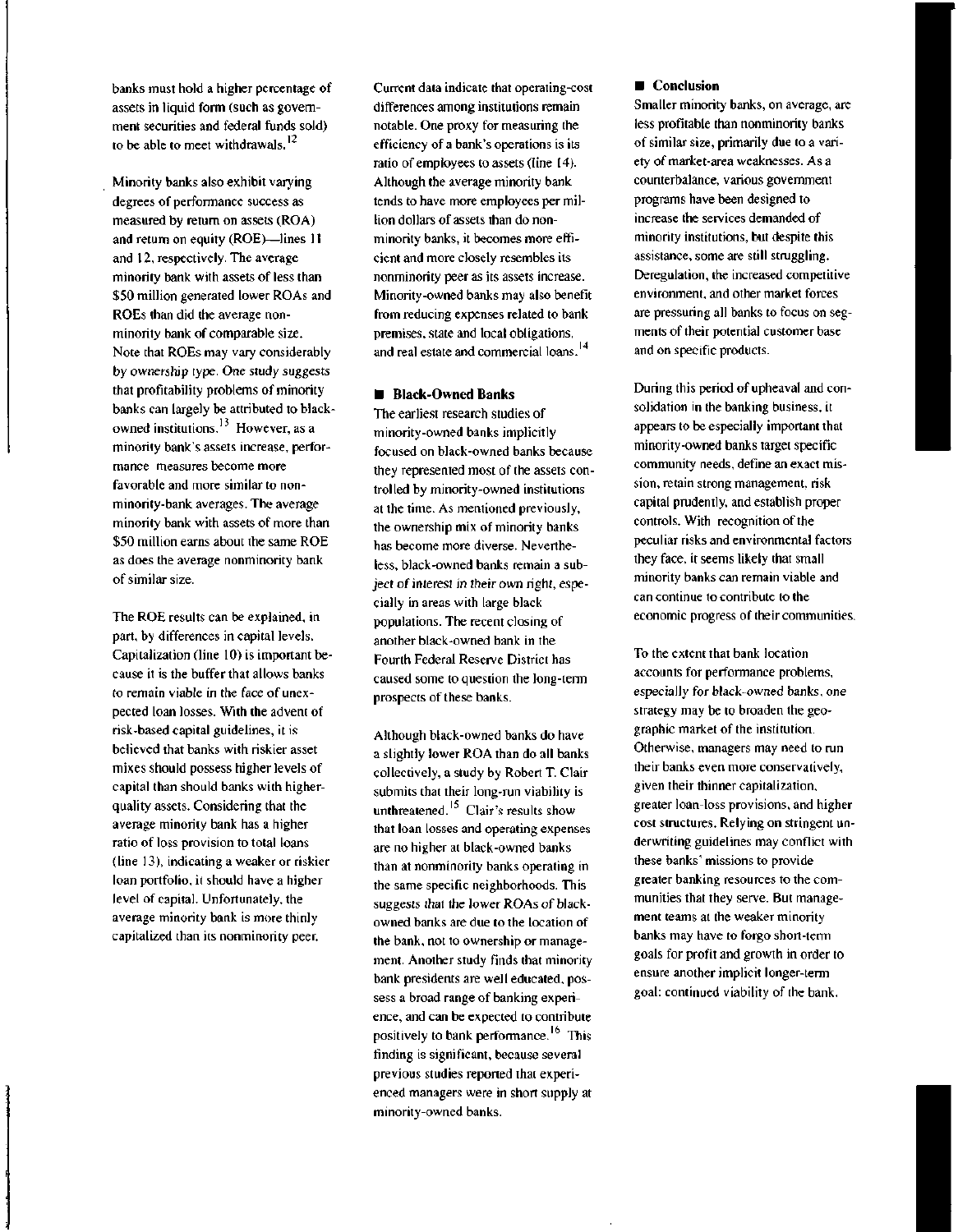#### **Footnotes**

1. Section 1204 of the Financial Institutions Recovery, Reform, and Enforcement Act of 1989 (FIRREA) appears to reaffirm the federal government's role in the development of minority-owned financial institutions. One of the provisions states that "the Secretary of the Treasury shall consult with the appropriate federal banking agencies and the National Credit Union Administration Board on methods for increasing the use of underutilized minority banks, women's banks, and limited-income credit unions as depositories or financial agents of federal agencies."

2. Minority banks are classified based on ownership and control issues, not on the presumption of limiting the customer base to the same segment of the population.

3. The Treasury's list of minority-owned or -controlled financial institutions also includes savings and loans, mutual savings banks, and credit unions, while the Federal Reserve's list includes only commercial banks.

4. Another organization that services minority-owned or -controlled financial institutions is the National Bankers Association (NBA). The NBA was incorporated in 1972 as a national trade association for minorityowned institutions. It provides a forum for sharing information and resources and also actively solicits deposits from government agencies and major corporations for its members.

5. See Irvine H. Sprague, *Bailout: An Insider's Account of Bank Failures and Rescues,* New York: Basic Books, Inc., 1986.

6. The legal basis for the FDIC's decision was the bank's service to the black community and the exposure to loss of the city government's own deposits.

7. See John T. Boorman, "The Prospects for Minority-Owned Commercial Banks: A Comparative Performance Analysis," *Journal of Bank Research,* vol. 4, no. 4 (Winter 1974), pp. 263-79.

8. See John T. Boorman and Myron L. Kwast, "The Start-Up Experience of Minority-Owned Commercial Banks: A Comparative Analysis," *Journal of Finance,* vol. 29, no. 4 (September 1974), pp. 1123-41.

9. See Donald L. Kohn, "Minority Owned Banks," *Monthly Review,* Federal Reserve Bank of Kansas City (February 1972), pp. 11 -20, and Boorman (footnote 7).

10. See Edward D. Irons, "Black Banking-Problems and Prospects," *Journal of Finance,* vol. 26, no. 2 (May 1971), pp. 407-25, and Boorman and Kwast (footnote 8).

11. The table pertains to banks with assets of less than \$300 million. Typically, banks of this size would be called "small" banks and banks with greater assets would be called "large" banks. However, because the data set contained just three banks with assets of \$300 million or more, only the smaller banks were analyzed.

12. See Timothy Bates and William Bradford, "An Analysis of the Portfolio Behavior of Black-Owned Commercial Banks," *Journal of Finance,* vol. 35, no. 3 (June 1980), pp. 753-68.

13. See David R. Meinster and Elyas Elyasiani, "The Performance of Foreign Owned, Minority Owned, and Holding Company Owned Banks in the U.S.," *Journal of Banking and Finance,* vol. 12, no. 2 (June 1988), pp. 293-313, for findings that "...performance problems found in the aggregate minority banks are primarily due to the performance of black owned banks." (p. 307)

14. See Myron L. Kwast, "New Minority-Owned Commercial Banks: A Statistical Analysis," *Journal of Bank Research,* vol. 12, no. 1 (Spring 1981), pp. 37-45. Also see William L. Scott, Mona J. Gardner, and Dixie L. Mills, "Expense Preference and Minority Banking: A Note," *Financial Review,* vol. 23, no. 1 (February 1988), pp. 105-15, for another viewpoint about why minority-owned banks have higher operating costs. The authors contend that banks that fully utilized the MBDP do not have higher salaries or occupancy expenses, "...but did engage in nontraditional expense preference by offering relatively low loan rates to their customers over the period 1977 through 1983." (p. 114)

15. See Robert T. Clair, "The Performance of Black-Owned Banks in Their Primary Market Areas," *Economic Review,* Federal Reserve Bank of Dallas (November 1988), pp. 11-20.

16. See Mona J. Gardner, "Minority Owned Banks: A Managerial and Performance Analysis," *Journal of Bank Research,* vol. 15, no. 1 (Spring 1984), pp. 26-34, for the suggestion that bank profitability and a bank president's formal education are positively related.

*Douglas A. Price wrote this article while he was an economic analyst at the Federal Resene Bank of Cleveland. The author would like to thank Mark S. Sniderman, Ray ford P. Kalich, and Lawrence Cuyfor helpful comments and suggestions.*

*The views stated herein are those of the author and not necessarily those of the Federal Reserve Bank of Cleveland or of the Board of Governors of the Federal Reserve System.*